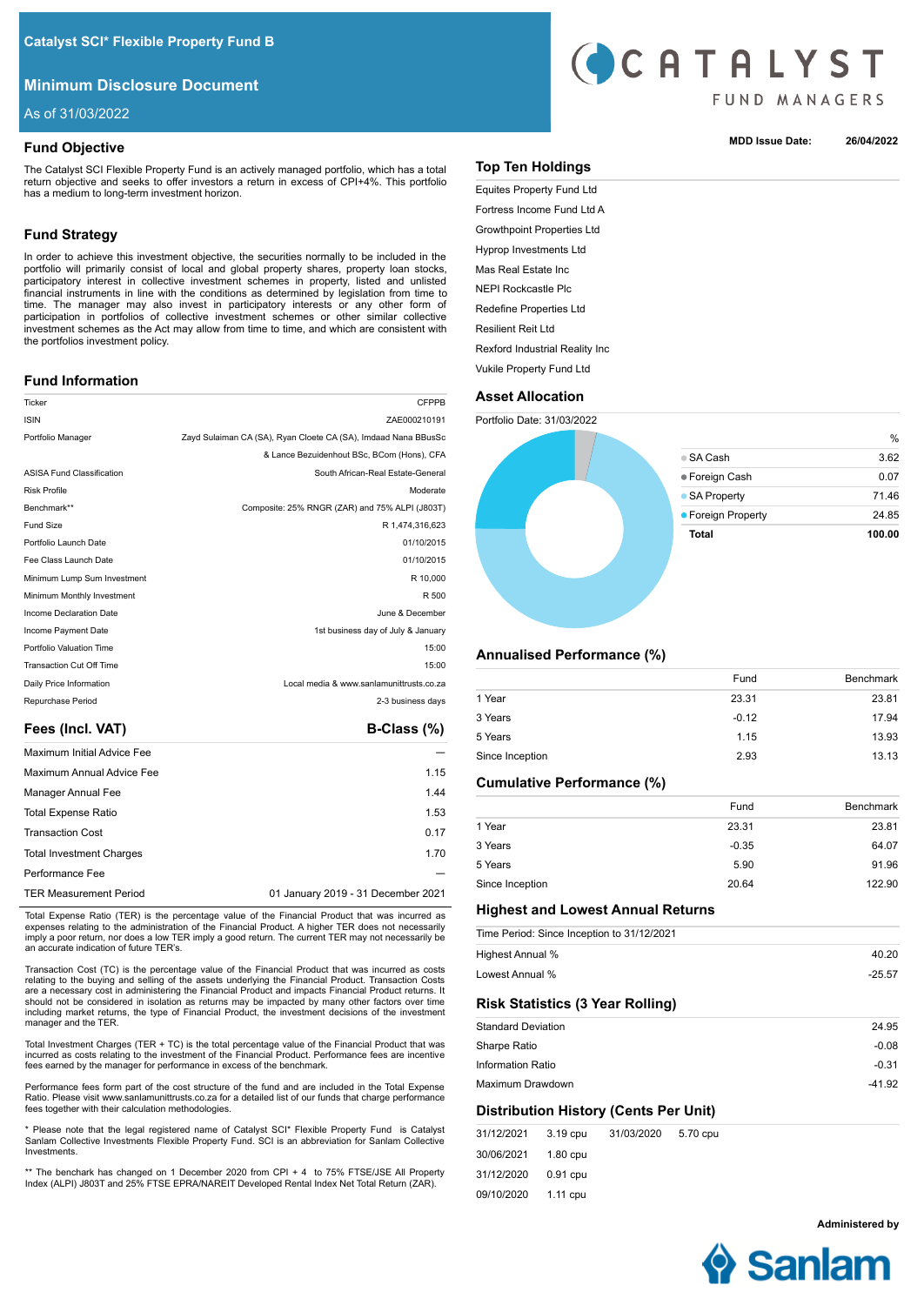# **Minimum Disclosure Document**



As of 31/03/2022



# **Glossary Terms**

## **Annualised Returns**

Annualised return is the weighted average compound growth rate over the period measured.

## **Asset Allocation**

Asset allocation is the percentage holding in different asset classes (i.e. equities, bonds, property, etc.). It is used to determine the level of diversification in a portfolio.

## **Capital Volatility**

Volatility is a measure of 'risk' and refers to the extent to which the price of an investment or capital value fluctuates over a certain period of time. Funds with high volatility usually offer the potential for higher returns over the longer term than low volatility funds.

#### **Cumulative Returns**

Cumulative return is the total growth experienced over the period measured.

**Derivatives**<br>Derivatives are instruments generally used as an instrument to protect against risk (capital losses), but can also be used for speculative purposes. Examples are futures, options and swaps.

# **Distributions**

The income that is generated from an investment and given to investors through monthly, quarterly, biannual or annual distribution pay-outs.

#### **Diversification**

This is a strategy designed to reduce risk within a portfolio by combining a variety of investments (or asset classes) such as equities, bonds, cash or property, which are unlikely to all move in the same<br>direction at the same time. This is designed to reduce the risk (and protect against capital losses)<br>within a portfolio. economic conditions as it smoothes out the impact of negative market events. The positive performance of some investments or asset classes should neutralize the negative performance of others.

### **Financial Instruments**

Derivatives also known as financial instruments (such as a future, option, or warrants) whose value derives from and is dependent on the change in value of an underlying asset (such as a commodity, currency, or security) to protect against risk (capital losses).

## **Fund Objective**

The fund objective is the portfolio's core goal.

### **Fund Strategy**

The fund strategy is the way that the fund is managed to achieve the fund objective.

#### **Information Ratio**

The Information Ratio measures the market risk-adjusted performance of an investment or portfolio. The greater a portfolio's Information Ratio, the better its risk-adjusted performance has been compared to the market in general.

#### **LISP (Linked Investment Service Provider)**

A Linked Investment Service Provider is a financial institution which packages, distributes and administers a broad range of unit trust investments.

## **Maximum Drawdown**

The maximum drawdown measures the highest peak to trough loss experienced by the fund.

## **Participatory Interests**

When you buy a unit trust, your money is pooled with that of many other investors. The total value of the pool of invested money in a unit trust fund is split into equal portions called participatory interests or units. When you invest your money in a unit trust, you buy a portion of the participatory interests in the total unit trust portfolio. Participatory interests are therefore the number of units that you have in a particular unit trust portfolio.

## **Sharpe Ratio**

The Sharpe Ratio measures total risk-adjusted performance of an investment or portfolio. It measures the amount of risk associated with the returns generated by the portfolio and indicates whether a<br>portfolio's returns are due to excessive risk or not. The greater a portfolio's Sharpe ratio, the better its<br>risk-adjusted p portfolio manager is not taking excessive risk to achieve those returns).

#### **Standard Deviation**

Standard deviation (also called monthly volatility) is a measure of how much returns on an investment change from month to month. It is typically used by investors to gauge the volatility expected of an

## **Risk Profile Additional Information**

All reasonable steps have been taken to ensure the information on this MDD is accurate. The information to follow does not constitute financial advice as contemplated in terms of the Financial<br>Advisory and Intermediary Services Act. Use or rely on this information at your own risk.<br>Independent professional financ Collective investment schemes are generally medium- to long-term investments. Please note that past performances are not necessarily a guide to future performances, and that the value of investments / units / unit trusts may go down as well as up. A schedule of fees and charges and maximum commissions is available on request from the Manager, Sanlam Collective Investments (RF) Pty Ltd, a registered and approved Manager in Collective Investment Schemes in Securities. Additional information of the proposed investment, including brochures, application forms and annual or quarterly reports, can be obtained on request from the Manager, free of charge. Collective investments are traded at ruling prices and can engage in borrowing and scrip lending. Collective investments are calculated on a net asset value basis, which is the total market value of all assets in the portfolio including any income accruals and less any deductible expenses such as audit fees, brokerage and service fees. Actual investment performance of the portfolio and the investor will differ depending on the initial fees applicable, the actual investment date, and the date of reinvestment of income as well as dividend withholding tax. Forward pricing is used. The Manager does not provide any guarantee either with respect to the capital or the return of a<br>portfolio. The performance of the portfolio depends on the underlying assets and variable market<br>factors. Performance is based on participatory interests of other unit trust portfolios. These underlying funds levy their own fees, and<br>may result in a higher fee structure for our portfolio. All the portfolio options presented are approved<br>collective in insufficient liquidity. The fund may from time to time invest in foreign countries and therefore it may have risks regarding liquidity, the repatriation of funds, political and macroeconomic situations, foreign exchange, tax, settlement, and the availability of information. The fund may invest in financial instruments (derivatives) for efficient portfolio management purposes. The Manager has the right to close any portfolios to new investors to manage them more efficiently in accordance with their mandates. Management of the portfolio is outsourced to Catalyst Fund Managers SA (Pty) Ltd, (FSP) Licence No. 36009 an Authorised Financial Services Provider under the Financial Advisory and Intermediary Services Act, 2002. Sanlam Collective Investments (RF) (Pty) Ltd retains full legal responsibility for the co-named portfolio. Standard Bank of South Africa Ltd is the appointed trustee of the Sanlam Collective Investments scheme. Sources of Performance and Risk Data: Morningstar Direct, INET BFA and Bloomberg. The risk free asset assumed for the calculation of Sharpe ratios: STEFI Composite Index. The highest and lowest 12-month returns are based on a<br>calendar year period over 10 years or since inception where the performance history does not exist<br>for 10 years. Obtain a contact us at 0860 100 266.

## **Manager Information**

Sanlam Collective Investments (RF) (Pty) Ltd Physical Address: 2 Strand Road, Bellville, 7530 Postal Address: P.O. Box 30, Sanlamhof, Bellville, 7532 Tel: +27 (21) 916 1800 Email: service@sanlaminvestments.com Website: www.sanlamunittrusts.co.za

## **Trustee Information**

Standard Bank of South Africa Ltd Tel: +27 (21) 441 4100 Email: compliance-sanlam@standardbank.co.za

## **Investment Manager:**

Catalyst Fund Managers SA (Pty) Ltd 4th Floor Protea Place, Protea Road, Claremont, Cape Town, South Africa P O Box 448545, Claremont, 7735 Telephone number: +27 21 657 5500 Email Address: mail@catalyst.co.za Website: www.catalyst.co.za



**Administered by**